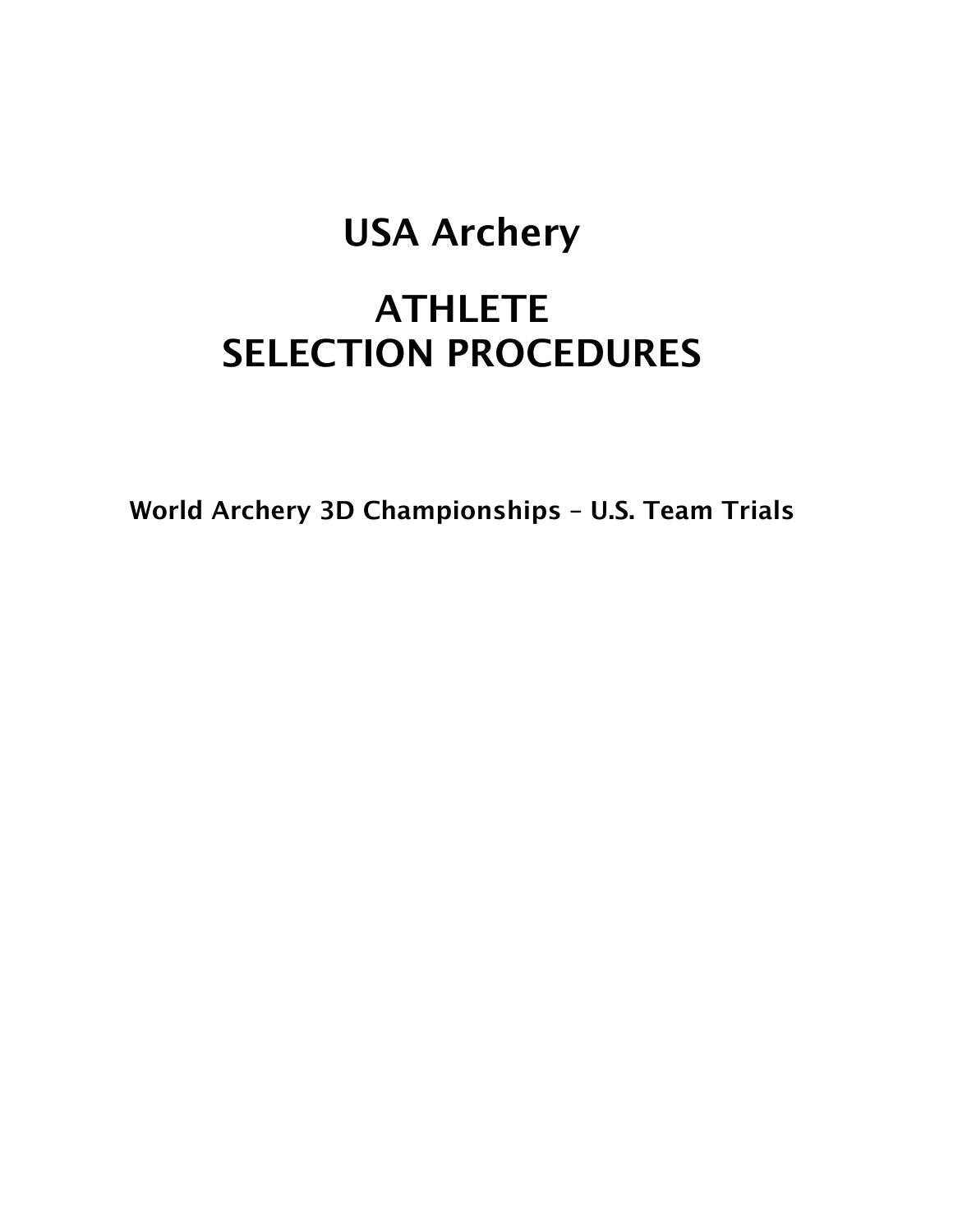#### USA ARCHERY ATHLETE SELECTION PROCEDURES World Archery 3D Championships – U.S. Team Trials Updated October 13, 2018

#### 1. SELECTION SYSTEM

- 1.1 In order to be eligible for nomination to the World Archery 3D Championships Team, athlete must meet the following criteria:
	- 1.1.1 Nationality/Passport requirements:
		- i. To be eligible to participate as a member of a National Team in International Events, an athlete shall have a valid passport from the country of which he is a National Team Member and shall not have represented any other Member Association as a National Team Member for at least one year before the date of the competition.
		- ii. If an athlete wants to compete for a National Team other than the one for which he holds a valid passport, he shall have resided in the new country for at least one year before the date of the competition and shall have the written permission of the Member Association, if any, of the country from which he has a valid passport.
		- iii. An athlete who has changed his nationality, or acquired a new nationality, may not represent the National Team of his new Member Association until one year after such a change or acquisition.
		- iv. An athlete who has a valid passport of two or more countries at the same time may represent either of them, as he chooses. He shall, however, meet the conditions in i. through iii. above.
		- v. Athletes are not eligible to compete in World Archery events if they do not meet the requirements in 1.1.1.
	- 1.1.2 Other requirements (if any): Athlete must be a member in good standing of USA Archery. Athlete must have met any required minimum scores set by World Archery.
	- 1.1.3 Registration:

Athletes in all divisions will need to register for the selection event in the appropriate division 30 days prior to the start of the event. If 3 or less archers are register in a division 30 days prior to the start of the event, the archers in that division will not need to attend the selection event if they submit an Intent to Compete form for the World Archery 3D Championships. If more than 3 archers are registered in a division by the registration deadline, those archers will need to compete in the selection event.

#### 2 REMOVAL OF ATHLETES

- 2.1 An athlete who is to be nominated to the Team by USA Archery may be removed as a nominee for any of the following reasons, as determined by USA Archery:
	- 2.1.1 Voluntary withdrawal. Athlete must submit a written letter to USA Archery's CEO.
	- 2.1.2 Injury or illness as certified by a physician (or medical staff) approved by USA Archery. If an athlete refuses verification of his/her illness or injury by a physician (or medical staff) approved by USA Archery, his/her injury will be assumed to be disabling and he/she may be removed.
	- 2.1.3 Violation of USA Archery's Code of Conduct (www.usarchery.org).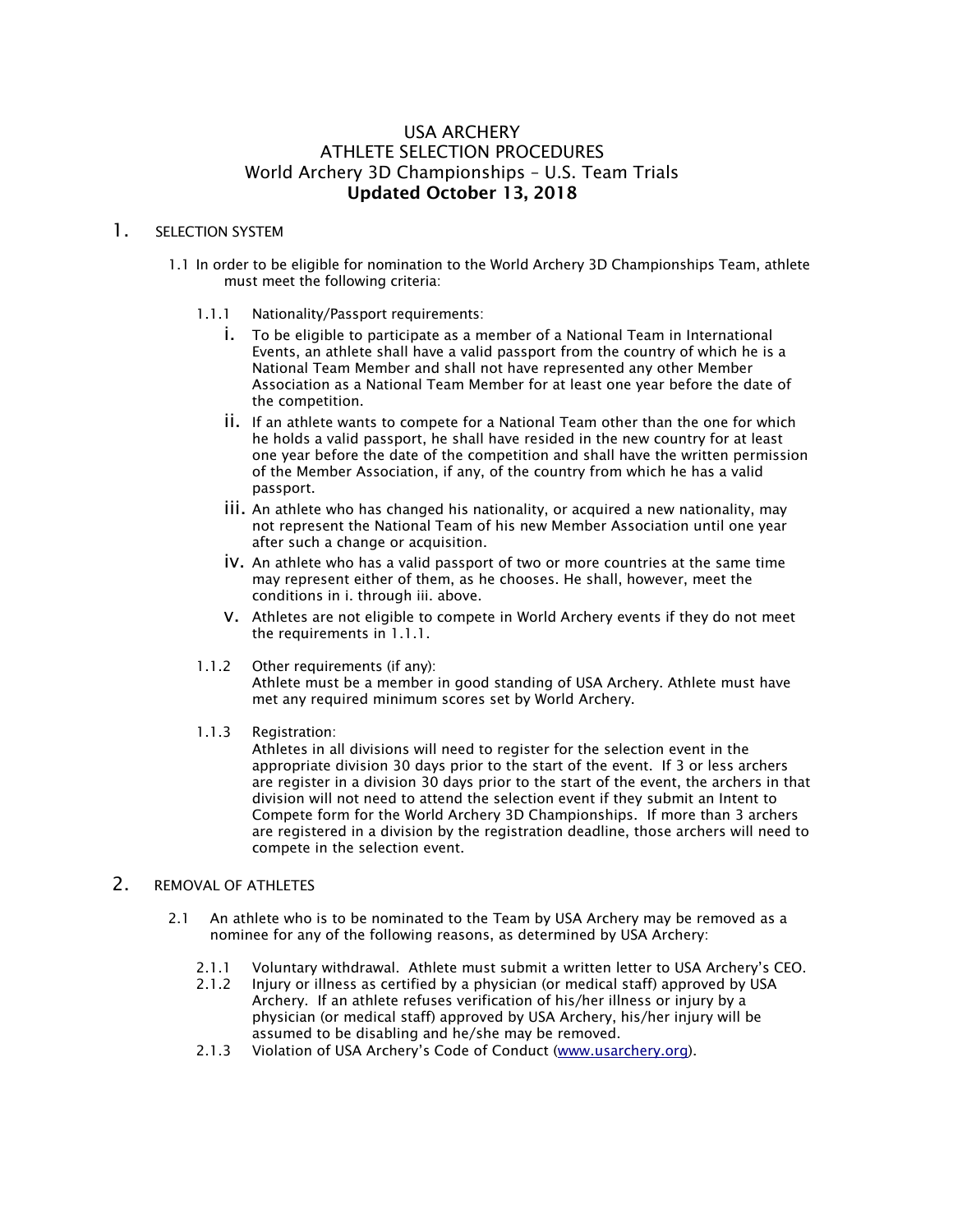An athlete who is removed from the Team pursuant to this provision has the right to a hearing per USA Archery's Bylaws (USA Archery Bylaws, Article XV) and the USOC's Bylaws, Section 9.

2.2 An athlete may be removed as a nominee to the Team or from the Team for an adjudicated violation of IOC, PASO, IPC, WADA, IF, USADA and/or USOC and USA Archery anti-doping protocol, policies and procedures, as applicable.

#### 3. REPLACEMENT OF ATHLETES

Should a vacancy occur prior to the cut off deadline for entries by either the Local Organizing Committee or World Archery, USA Archery will select the next available, eligible archer based on the ranking from the trials process described in this document.

#### 4. SUPPORTING DOCUMENTS

USA Archery will retain the approved Selection Procedures and all supporting documents, including data from the selection process for six months past the date of the conclusion of the World Archery Championships event.

#### 5. REQUIRED DOCUMENTS

The following documents are required to be signed by an athlete as a condition of nomination to the World Archery 3D Championships team:

> USA Archery's Code of Conduct (www.usarchery.org) USA Archery's Team Honor Code (www.usarchery.org) USA Archery's Waiver of Liability (www.usarchery.org)

#### 6. PUBLICITY/DISTRIBUTION OF PROCEDURES

The approved Selection Procedures (complete and unaltered) will be posted/published by USA Archery at www.usarchery.org

#### 7. MANDATORY TRAINING AND/OR COMPETITION

All dates and locations of any mandatory training will be announced to team members at least 30 days in advance of the event.

#### 8. ANTI-DOPING REQUIREMENTS

Athletes must adhere to all IOC, IPC, PASO, WADA, IF, USADA and USOC and USA Archery antidoping protocols, policies and procedures, as applicable. This includes participation in Out-of-Competition Testing as required by the IOC, IPC, PASO, WADA, IF, USADA and USOC Rules, as applicable.

#### **9. DEVELOPMENT OF SELECTION PROCEDURES**

The following committee/group was responsible for creating these Selection Procedures: USA Archery CEO, Rod Menzer USA Archery Chief or Sport Performance, Mary Emmons USA Archery National Head Coach, Kisik Lee USA Archery National Women's Head Coach, Songi Woo USA Archery Recurve Athlete Rep, Brady Ellison USA Archery Compound Athlete Rep, Reo Wilde USA Archery National Events Manager, Sheri Rhodes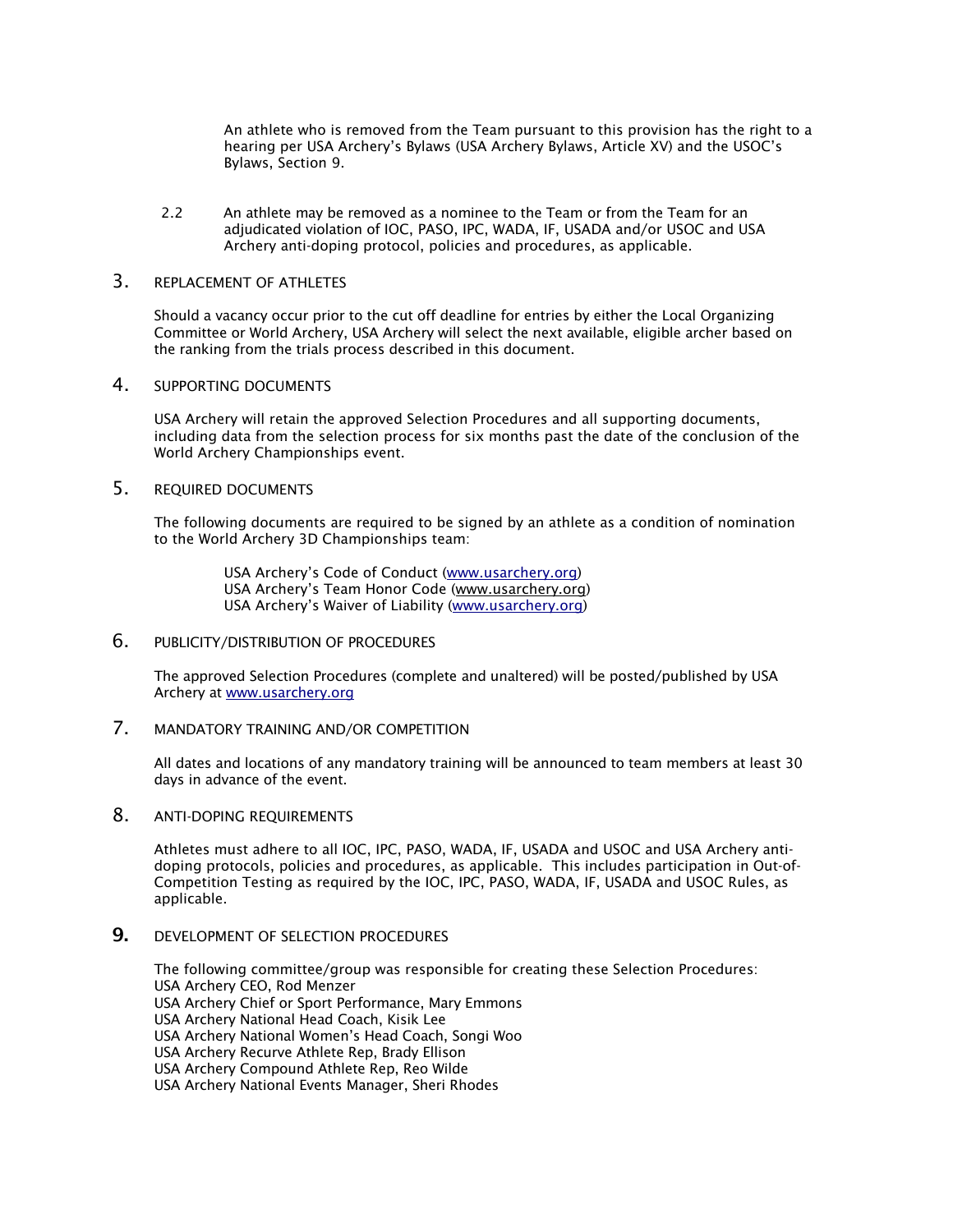#### 10. USA ARCHERY BYLAWS AND GRIEVANCE PROCEDURES

The USA Archery Bylaws and Grievance Procedures can be found at:

http://www.teamusa.org/USA-Archery/Resources/Governance/Bylaws

#### 11. INTERNATIONAL DISCLAIMER

These procedures are based on IOC, IPC, PASO, as applicable, and/or World Archery rules and regulations as presently known and understood. Any change in the selection procedures caused by a change in IOC, IPC, PASO, as applicable, and/or World Archery rules and regulations will be distributed to the affected athletes immediately. The selection criteria are based on the latest information available to USA Archery. However, the selections are always subject to unforeseen, intervening circumstances, and realistically may not have accounted for every possible contingency.

If any force of nature, or force majeure, should cause the altercation or cancellation of any of the selection events listed in this document, these selection procedures will be revised, and approved by the USA Archery Board of Directors.

#### 12. ATHLETE OMBUDSMAN

Athletes who have questions regarding their opportunity to compete that are not answered by USA Archery may contact the USOC Athlete Ombudsman by:

- · Telephone at (719) 866-5000
- · E-mail at athlete.ombudsman@usoc.org
- · http://www2.teamusa.org/For-Athletes/Athlete-Ombudsman.aspx

#### 13. SIGNATURES

I certify that I have read and understand the standards/criteria set by our IF and/or CF (PAG/PPAG only) and incorporated those standards/criteria into our Selection Procedures. I further certify that the information provided herein regarding Athlete Selection Procedures represents the method approved by USA Archery.

| Position                                                     | <b>Print Name</b>    | Signature            | Date     |
|--------------------------------------------------------------|----------------------|----------------------|----------|
| NGB/HPMO President<br>or CEO/Executive<br>Director           | Rod Menzer           | Kod Merzer           | 10/13/18 |
| Nat. Team Coach,<br>Head Coach, or<br>Nat. Program Director  | Mary Emmons          | Mary monday 10/13/18 |          |
| USOC Athletes'<br><b>Advisory Council</b><br>Representative* | <b>Brady Ellison</b> |                      | 10/13/18 |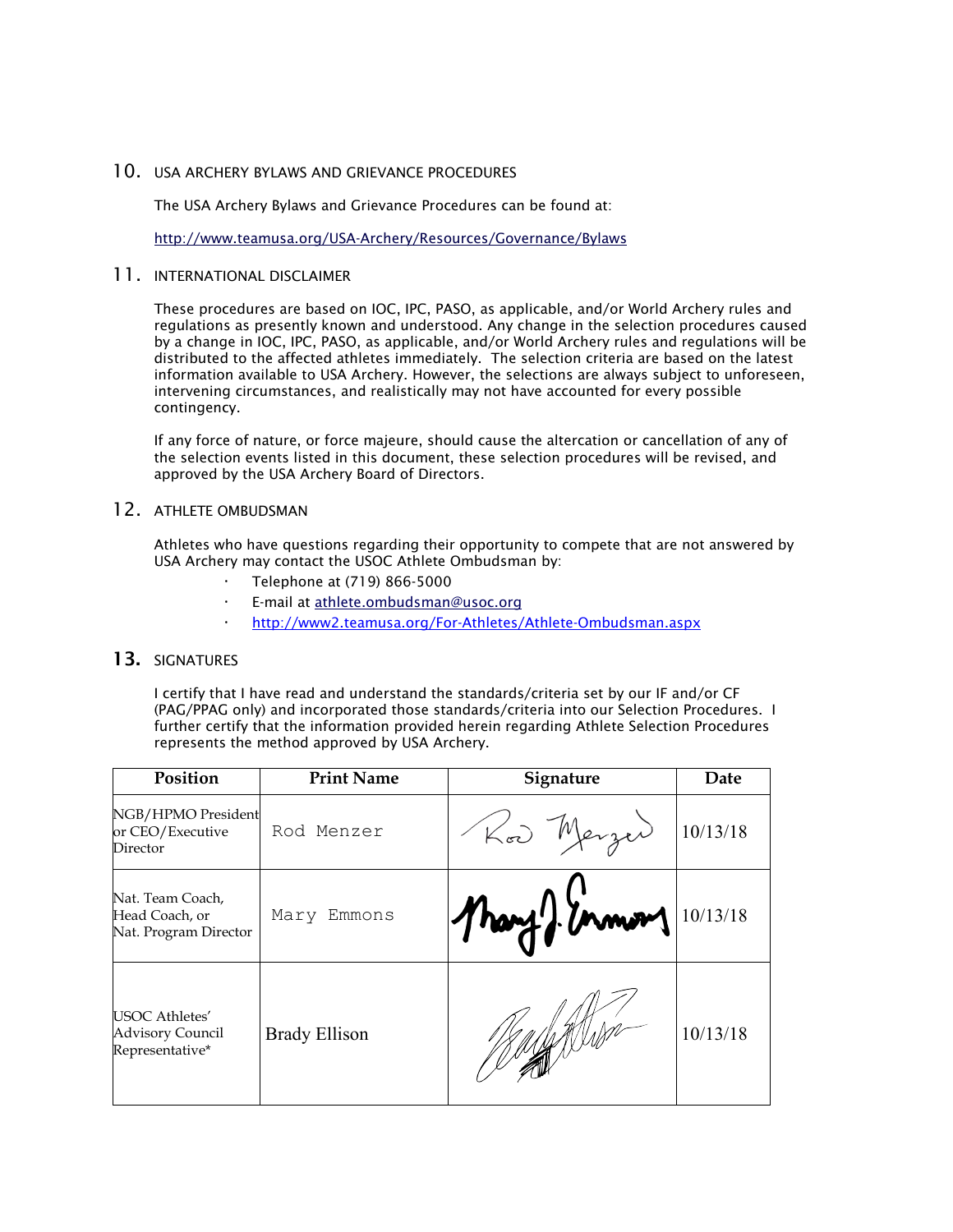\* If the USOC AAC Representative has delegated authority to the Alternate AAC Representative to sign the Selection Procedures, attach a letter from the AAC Representative indicating the reason he/she has delegated authority.

\* Signature by the Athlete Representative constitutes that he/she has read and understands the Selection Procedures. If the Athlete Representative reads and does not agree with the Athlete Selection Procedures being submitted by USA Archery, he/she may submit those reasons in writing to his/her USOC Sport Performance Team.

\*If, for some reason, a sport does not have an elected USOC AAC Representative, USA Archery must designate an athlete from that sport to review and sign the Selection Procedures.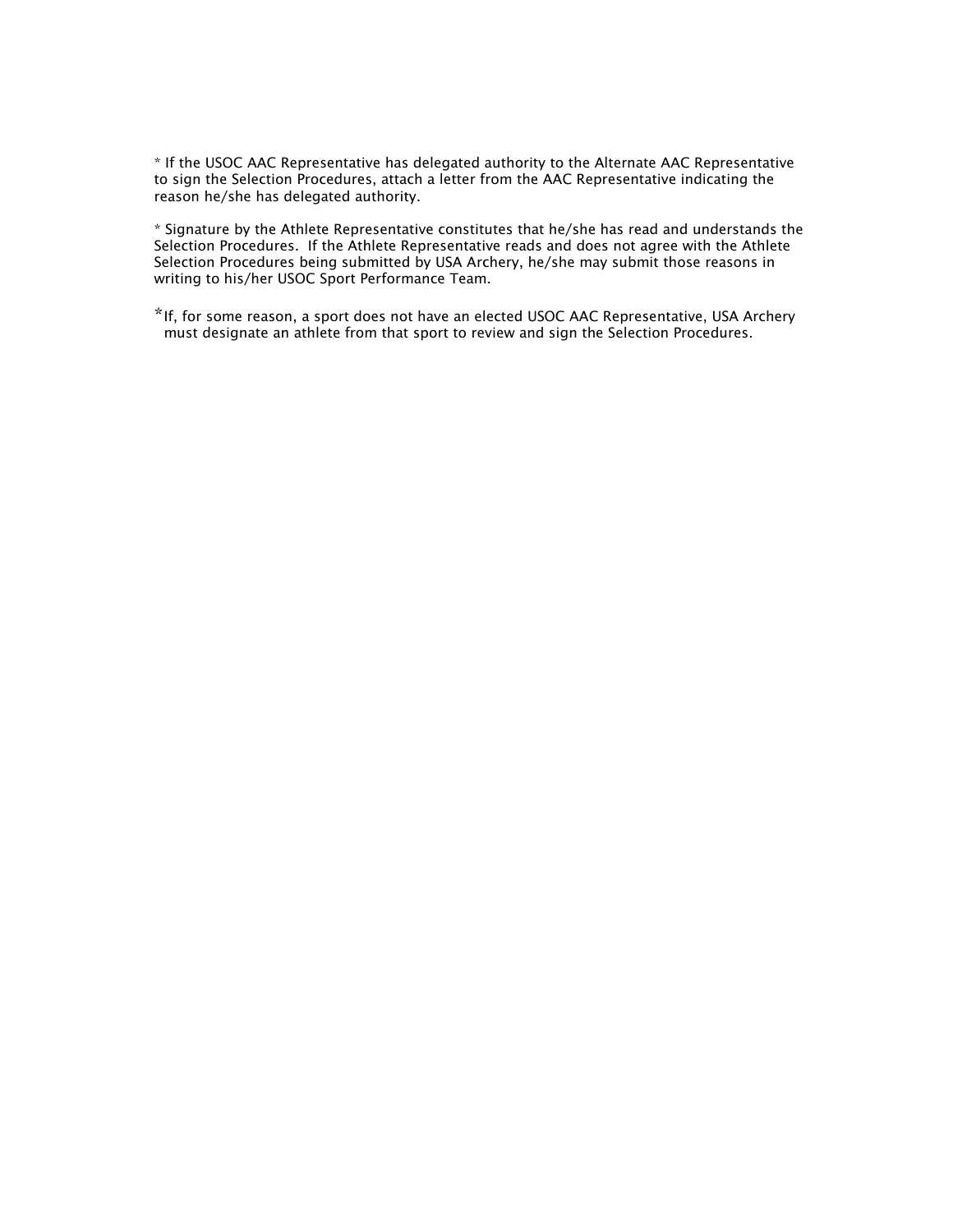# USA Archery

## World Archery 3D Championships- U.S. Team Trials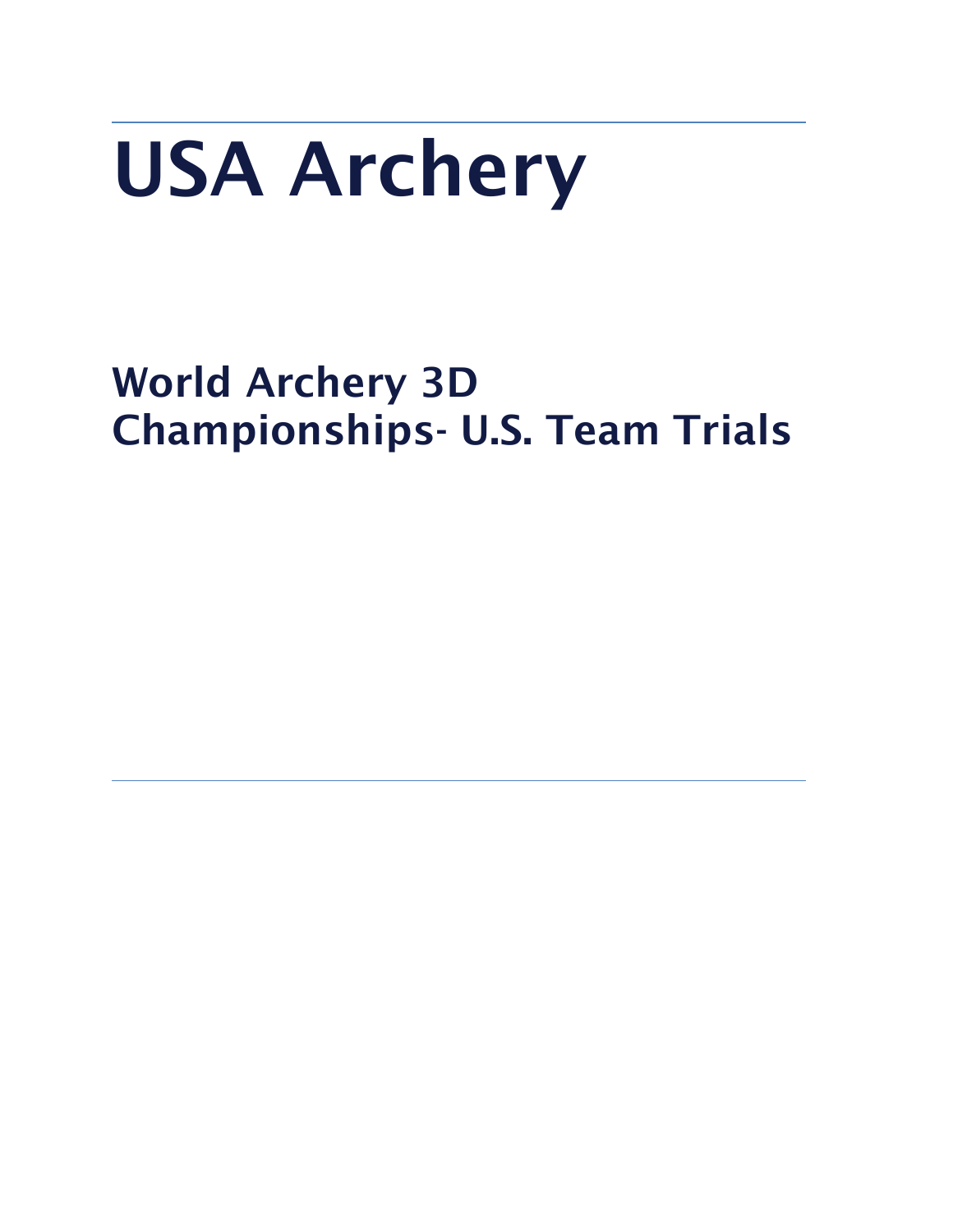### WORLD ARCHERY 3D CHAMPIONSHIPS U.S. TEAM TRIALS PROCEDURES

World Archery 3D Championships- U.S. Team Trials Schedule – SUBJECT TO CHANGE

Event date and location will be announced 45 days in advance.

- Qualification Round #1
- Qualification Round #2

#### 1. SELECTION PROCEDURE

- 1.1 Athletes in all divisions must register for the selection event in the appropriate division 30 days prior to the start of the event. If 3 or less archers are registered in a division 30 days prior to the start of the event, the archers in that division will not need to attend the selection event but will be required to submit an Intent to Compete form for the World Archery 3D Championships. If more than 3 archers are registered in a division by the registration deadline, those archers will need to compete in the selection event.
- 1.2 Three Positions per gender for the Compound, Barebow, Longbow, and Instinctive divisions will be filled based on the results of the World Archery 3D Championships U.S. Team Trials.

#### 2. FORMAT - TWO QUALIFICATION ROUNDS

- 2.1 Two qualification rounds will be shot according to World Archery rules and format and the total cumulative score of qualification round  $#1$  and qualification round  $#2$  will rank the athletes by gender in each division.
	- 2.1.1 In the event of inclement weather and/or if one of the rounds must be cancelled, the results of the qualification round fully completed by all of the archers in the same division will be used for team selection.

#### 3. U.S. World Archery 3D Championships Trials – Final Rankings

- 3.1 Athletes will be ranked by the total cumulative score of qualification round #1 and qualification round #2.
- 3.2 Ties will be broken by World Archery rules.
- 3.3 Upon completion of the trials event the score totals become final.
- 3.4 Up to the top 3 archers in each gender per division will be nominated to the U.S. World Archery 3D Championships Team for the World Archery 3D Championships.
- 3.5 In the event that a nominated archer is unable to compete for the U.S. World Archery 3D Championships Team, USA Archery will select the next available archer based on the final ranking order in that division from the World Archery 3D Championships U.S. Trials.

#### 4. ADDITIONAL RULES REGARDING WORLD ARCHERY 3D CHAMPIONSHIPS AND U.S. TEAM TRIALS - ARCHERY SELECTION PROCESS

4.1 World Archery Rules apply to all components of the World Archery 3D Championships.